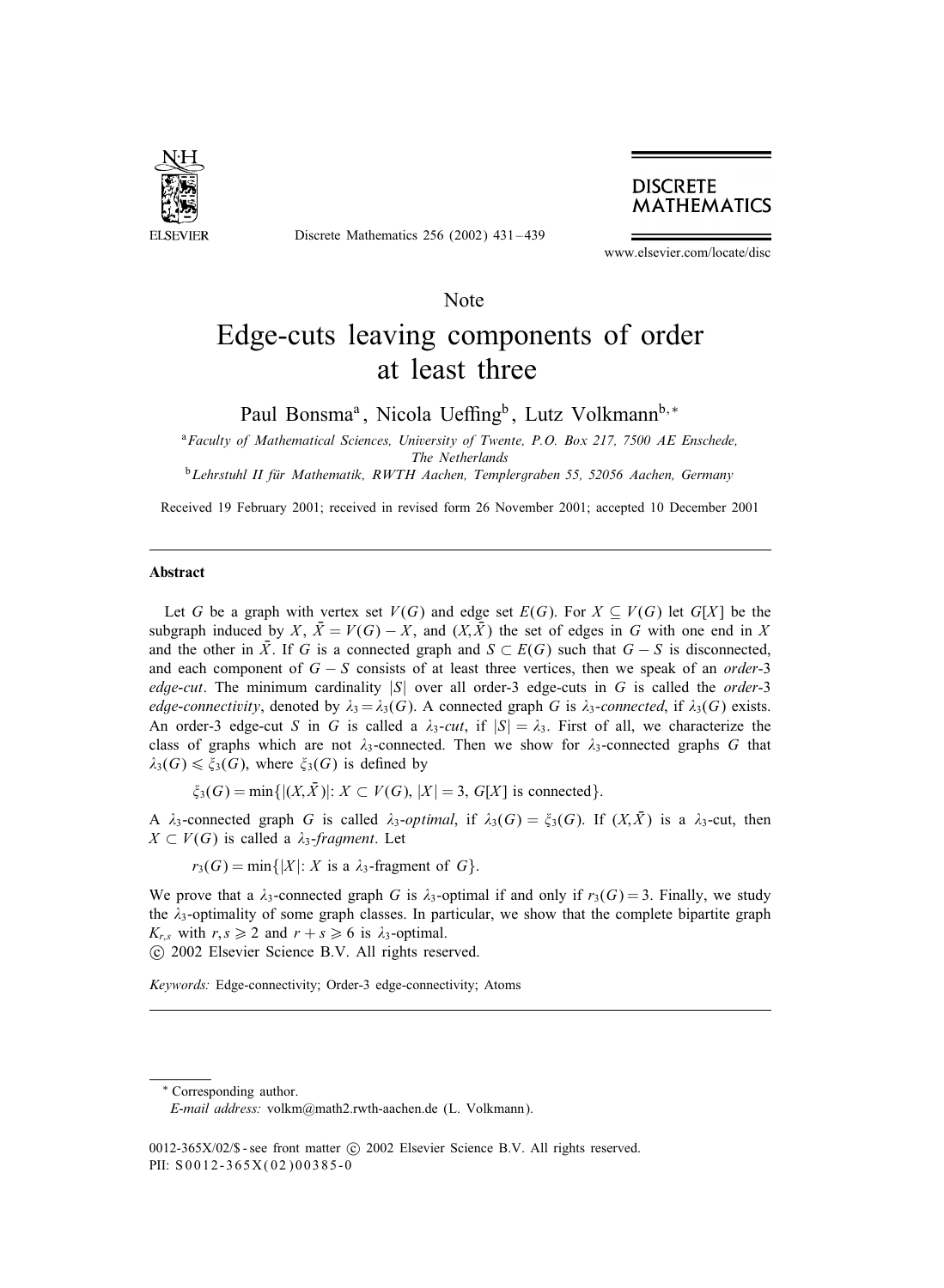#### 1. Introduction and terminology

The classical edge-connectivity  $\lambda(G)$  of a graph G is the minimum cardinality  $|S|$ of a set of edges such that  $G - S$  is disconnected or  $K_1$ . Note that in this definition, absolutely no restrictions are imposed on the components of  $G - S$ . Thus, it would seem natural to generalize the notion of connectivity by introducing some conditions on the components of  $G - S$ . Harvey Greenberg (see [\[3\]](#page-8-0)) asked if anyone had studied the minimum |S| such that each component of  $G-S$  has at least p vertices. This is exactly the question, we shall discuss in the presented paper. There is extensive literature for the case  $p = 2$ , see for example [1,2,4,6-8]. In view of this, it is somewhat surprising that the closely-related question for  $p \ge 3$  has, as yet, received no attention. In this paper we develop the first contributions to this problem, and we shall see that, in particular, the case  $p = 3$  leads to interesting results.

We consider finite, undirected, and simple graphs G with the vertex set  $V(G)$  and the edge set  $E(G)$ . For  $X \subseteq V(G)$  let  $G[X]$  be the subgraph induced by  $X, \overline{X} = V(G) - X$ , and  $(X,\bar{X})=(X,\bar{X})_G$  the set of edges in G with one end in X and the other in  $\bar{X}$ . By  $m(A, B) = m_G(A, B) = |(A, B)|$ , we denote the number of edges between two disjoint vertex sets A and B. For  $A = \{x\}$ , we write  $m(x, B)$ . If x is a vertex of a graph G, then  $N(x) = N_G(x)$  denotes the set of vertices adjacent to x and  $N[x] = N_G[x] = N(x) \cup \{x\}$ . Furthermore,  $N(X) = N_G(X) = \bigcup_{x \in X} N(x)$  and  $N[X] = N_G[X] = N(X) \cup X$  for a subset X of  $V(G)$ . The vertex v is an end vertex if  $d_G(v) = 1$ , and an isolated vertex if  $d_G(v) = 0$ , where  $d(x) = d_G(x) = |N(x)|$  is the degree of  $x \in V(G)$ . We denote by  $\delta = \delta(G)$  the minimum degree, by  $\Delta = \Delta(G)$  the maximum degree, and by  $n = n(G)$  $|V(G)|$  the order of G. For two vertices x and y the distance  $d(x, y) = d_G(x, y)$  between them is defined as the length of a shortest path from x to y. For a given vertex v, we call  $e(v) = \max_{x \in V(G)} d(x, v)$  the excentricity of v. We write  $C_n$  for a cycle of length n,  $P_n$  for a path of order n,  $K_n$  for the complete graph of order n, and  $K_{n,m}$  for the complete bipartite graph. A star is a complete bipartite graph  $K_{1,m}$  with  $m \geq 2$ , and the unique vertex of degree  $m$  is its center.

If G is a connected graph and  $S \subset E(G)$  such that  $G - S$  is disconnected, and each component of G − S consists of at least p vertices, then we speak of an *order*p *edge-cut*. The minimum cardinality  $|S|$  over all order-p edge-cuts in G is called the *order-p edge-connectivity*, denoted by  $\lambda_p = \lambda_p(G)$ . A connected graph G is  $\lambda_p$ *connected*, if  $\lambda_p(G)$  exists. Clearly, if G is a  $\lambda_p$ -connected graph for  $p \ge 2$ , then G is also  $\lambda_{p-1}$ -connected and  $\lambda_{p-1}(G)\leq \lambda_p(G)$ . Furthermore,  $\lambda_1(G) = \lambda(G)$  and  $\lambda_2(G)$  is the so-called *restricted edge-connectivity*, often denoted by  $\lambda'(G)$ . An order-p edgecut S in G is called a  $\lambda_p$ -cut, if  $|S| = \lambda_p$ . Obviously, for any  $\lambda_p$ -cut S, the graph  $G - S$  consists of exactly two components. If  $(X,\bar{X})$  is a  $\lambda_p$ -cut, then  $X \subset V(G)$  is called a  $\lambda_p$ -fragment. Clearly, if X is a  $\lambda_p$ -fragment, then  $\overline{X}$  is also a  $\lambda_p$ -fragment. Let

 $r_p = r_p(G) = \min\{|X|: X \text{ is a } \lambda_p\text{-fragment of } G\}.$ 

A  $\lambda_p$ -fragment X of G is called a  $\lambda_p$ -atom of G, if  $|X| = r_p(G)$ . Obviously,  $p \le r_p(G)$  $\leq \frac{1}{2}|V(G)|$  and  $G[X]$  as well as  $G[\overline{X}]$  are connected, when X is a  $\lambda_p$ -atom. In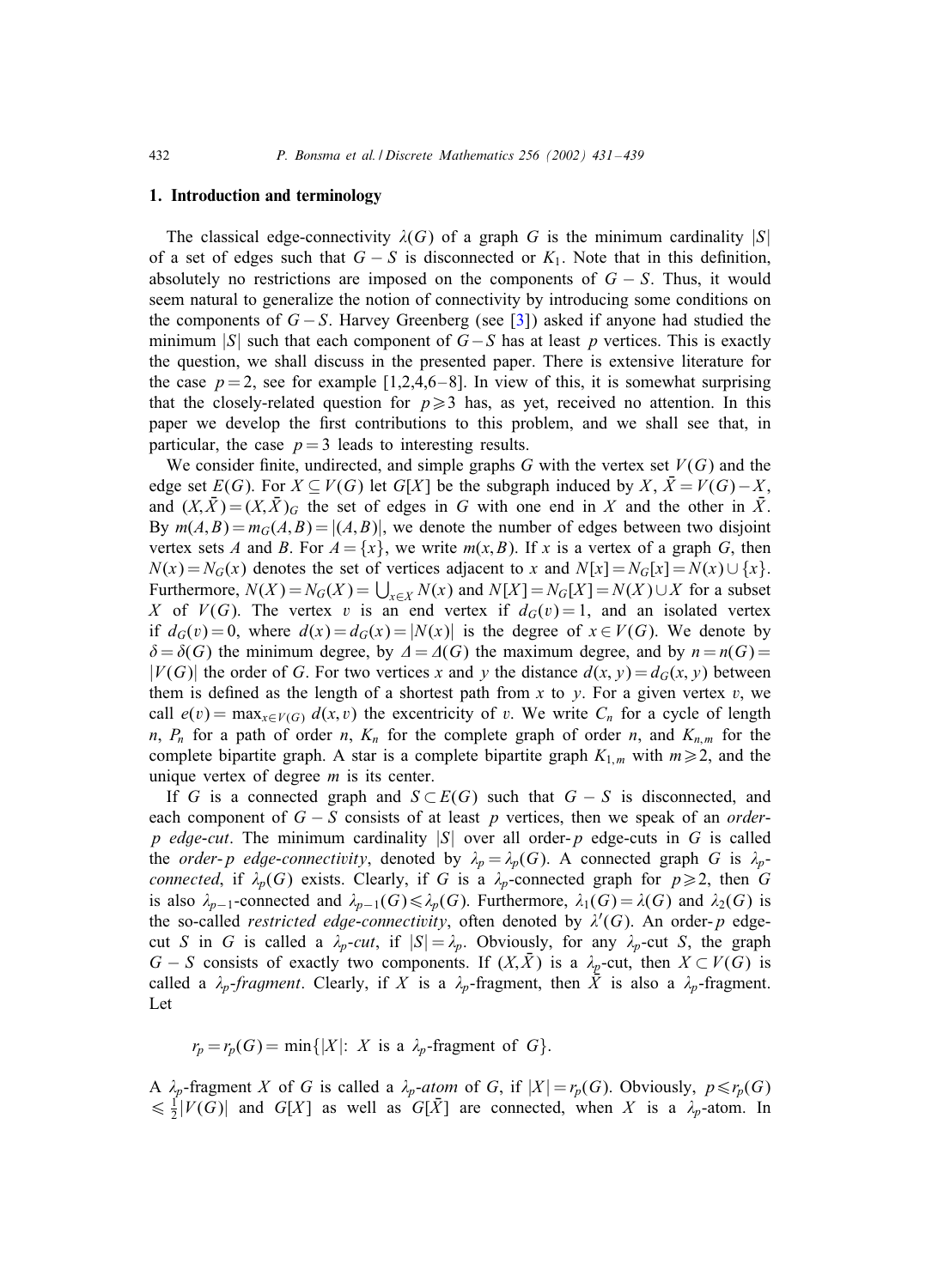<span id="page-2-0"></span>addition, let

$$
\xi_p = \xi_p(G) = \min\{|(X,\bar{X})|: X \subset V(G), |X| = p, G[X] \text{ is connected}\}.
$$

In 1988, Esfahanian and Hakimi [\[2\]](#page-8-0) have shown that for every connected graph G of order  $n \geq 4$ , except a star,  $\lambda_2(G)$  exists and satisfies the inequality  $\lambda_2(G) \leq \xi_2(G)$ . Recently, Xu and Xu [\[8\]](#page-8-0) have proved that a  $\lambda_2$ -connected graph fulfills  $\lambda_2(G) = \xi_2(G)$ if and only if  $r_2(G) = 2$ . In the presented paper, we shall prove some analogous results for  $\lambda_3$ -connected graphs.

First of all, we characterize the family of  $\lambda_3$ -connected graphs, and then we prove for these graphs G the inequality  $\lambda_3(G) \leq \xi_3(G)$ . Examples will show that this inequality is no longer true for  $p \geq 4$ . Because of  $\lambda_3(G) \leq \xi_3(G)$ , the following definition is rich in meaning. A  $\lambda_3$ -connected graph G is called  $\lambda_3$ -optimal, if  $\lambda_3(G) = \xi_3(G)$ . Inspired by the above-mentioned result of Xu, we shall prove that a  $\lambda_3$ -connected graph G is  $\lambda_3$ -optimal if and only if  $r_3(G) = 3$ . Finally, we study the  $\lambda_3$ -optimality of some graph classes. In particular, we show that the complete bipartite graph  $K_{r,s}$  with  $r,s \geq 2$  and  $r + s \ge 6$  is  $\lambda_3$ -optimal.

**Lemma 1.1.** Let G be a  $\lambda_p$ -connected graph. If A is a subset of  $V(G)$  such that  $G[A]$  *as well as*  $G[A]$  *contain a component with at least p vertices, then*  $|(A, \overline{A})| \ge$  $\lambda_p(G)$ .

**Proof.** Firstly, assume that  $G[A]$  is connected. If H is a component of  $G[\overline{A}]$  with at least p vertices, then let  $B = V(H)$ . Since G is connected, we see that  $G - V(H) = G[\bar{B}]$ is also connected with  $A \subseteq \overline{B}$ . Hence  $(B,\overline{B})$  is an order-p edge-cut of G, and we conclude that  $\lambda_p(G) \leq |(B, \bar{B})| \leq |(A, \bar{A})|$ .

If  $G[A]$  is not connected, then let  $A' \subset A$  be a maximal subset such that  $G[A']$  is connected. Since there is no edge from  $A'$  to  $A - A'$ , it follows from the first case that  $|(A,\overline{A})| \geqslant |(A',\overline{A}')| \geqslant \lambda_p(G).$ 

#### 2. Characterization of  $\lambda_3$ -connected graphs

**Theorem 2.1.** *Let* G *be a connected graph and*  $p \in \mathbb{N}$ *. The graph* G *is*  $\lambda_p$ -connected *if and only if there exist two disjoint sets*  $X = \{x_1, x_2, \ldots, x_p\} \subset V(G)$  *and*  $Y =$  $\{y_1, y_2, \ldots, y_p\} \subset V(G)$  *such that*  $G[X]$  *and*  $G[Y]$  *are connected.* 

**Proof.** Firstly, let G be  $\lambda_p$ -connected and S a  $\lambda_p$ -cut of G. Then  $G-S$  consists of two components with at least  $p$  vertices each. So the sets  $X$  and  $Y$  exist.

Now assume that G is a graph and  $X, Y \subset V(G)$  are disjoint sets of cardinality p with  $G[X]$  and  $G[Y]$  connected. Let q be the number of edge-disjoint paths starting in X and ending in Y such that the inner vertices are contained in  $\bar{X} \cap \bar{Y}$ . If we remove a minimal set S of edges from these q paths such that  $G - S$  is disconnected, then  $G - S$ consists of two components. Clearly, one of them contains  $X$  and the other one  $Y$ . This implies that S is an order-p edge-cut and G is  $\lambda_p$ -connected.  $\Box$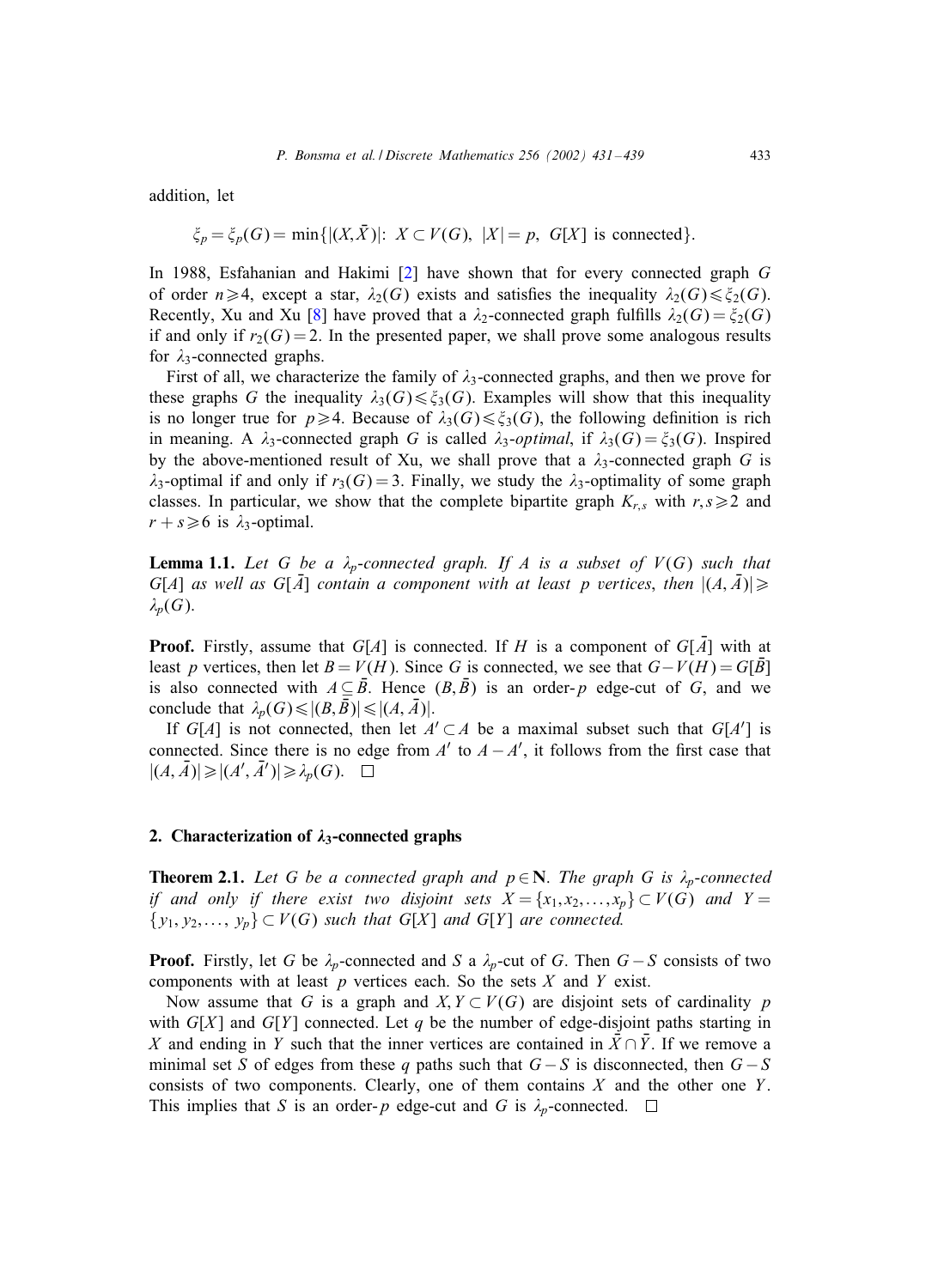**Theorem 2.2.** *A connected graph of order*  $n \ge 6$  *is not*  $\lambda_3$ -*connected if and only if either*

- (a) 1. G *contains no cycles of length greater than* 3 *and* 2. *there exists exactly one*  $v_0 \in V(G)$  *with degree greater than* 2, *and this*  $v_0$  *has* 
	- *excentricity equal or less than* 2 *or*
- (b)  $G$  *is isomorphic to the net*  $\tilde{G}$  *pictured below.*



**Proof.** Clearly,  $\tilde{G}$  is not  $\lambda_3$ -connected. If G is a graph satisfying (a), then every vertex set  $X = \{x_1, x_2, x_3\}$  with  $G[X]$  connected contains  $v_0$ . Thus, according to Theorem [2.1,](#page-2-0) G is not  $\lambda_3$ -connected.

Now let G be a connected graph of order  $n \ge 6$  that is not isomorphic to  $\tilde{G}$  and does not fulfill (a). We will apply Theorem [2.1](#page-2-0) to conclude that G is  $\lambda_3$ -connected. We have to show that corresponding vertex sets  $X$  and  $Y$  exist.

In the case that  $G$  contains a cycle  $C$  of length at least 6, this is trivial. If the cycle C consists of 4 or 5 vertices, X and Y can be found by choosing the vertices of C and one or two of their neighbors (or neighbors of their neighbors).

Now we consider a connected graph that is either a tree or has only cycles of length 3. Assume that there exists no  $v_0 \in V(G)$  with degree greater than 2. This implies that G is isomorphic to a path  $P_n$ ,  $n \ge 6$ . So the two disjoint vertex sets  $X$  and  $Y$  can easily be found. Assume now that there exist two vertices  $x$  and  $y$ in G with degrees greater than 2. Let their neighborhoods be  $N_G(x) = \{x_1, x_2, \dots, x_s\}$ and  $N_G(y) = \{y_1, y_2, \ldots, y_t\}, s, t \ge 3$ . The vertices x and y have at most one common neighbor, because else there would exist a cycle of length greater than 3 in G. If  $N_G(x) \cap N_G(y) = \emptyset$ , then the sets X and Y can be chosen to be  $\{x, x_1, x_2\}$  and  $\{y, y_1, y_2\}$ , where  $x \notin \{y_1, y_2\}$  and  $y \notin \{x_1, x_2\}$ . If they have one common neighbor, say  $z = x_1 = y_1$ , let us first consider the case that x and y are not adjacent. Then we can choose  $X := \{x, x_2, x_3\}$  and  $Y := \{y, y_2, y_3\}$ . Assume now that x and y are adjacent, and let  $x = y_2$  and  $y = x_2$ . Then  $H := G[\{x, y, z, x_3, y_3\}]$  is isomorphic to the bull. Since  $n \geq 6$  and G is not isomorphic to the net, it is a simple matter to obtain the desired sets  $X$  and  $Y$ .

Let us now consider a connected graph G with exactly one  $v_0 \in V(G)$  that is of degree greater than 2. Suppose that its excentricity  $r := e(v_0)$  is at least 3.

Let  $x \in V(G)$  with  $d_G(x, v_0) = e(v_0)$  and  $P = v_0v_1 \dots v_{r-1}x$  be a shortest path from  $v_0$ to x in G. With  $X := \{x, v_{r-2}, v_{r-1}\}\$  and  $Y := \{v_0, w, y\}$ , where w and y are neighbors of  $v_0$  that are not in  $V(P)$ , we can apply Theorem [2.1](#page-2-0) again to conclude that G is  $\lambda_3$ -connected. Since we have discussed all possible cases, the proof is complete.  $\Box$ 

**Remark 2.3.** The graphs satisfying (a) in Theorem 2.2 consist of a vertex  $v_0$  that incides with several paths of lengths 1 and/or 2 and a number of triangles (cf. the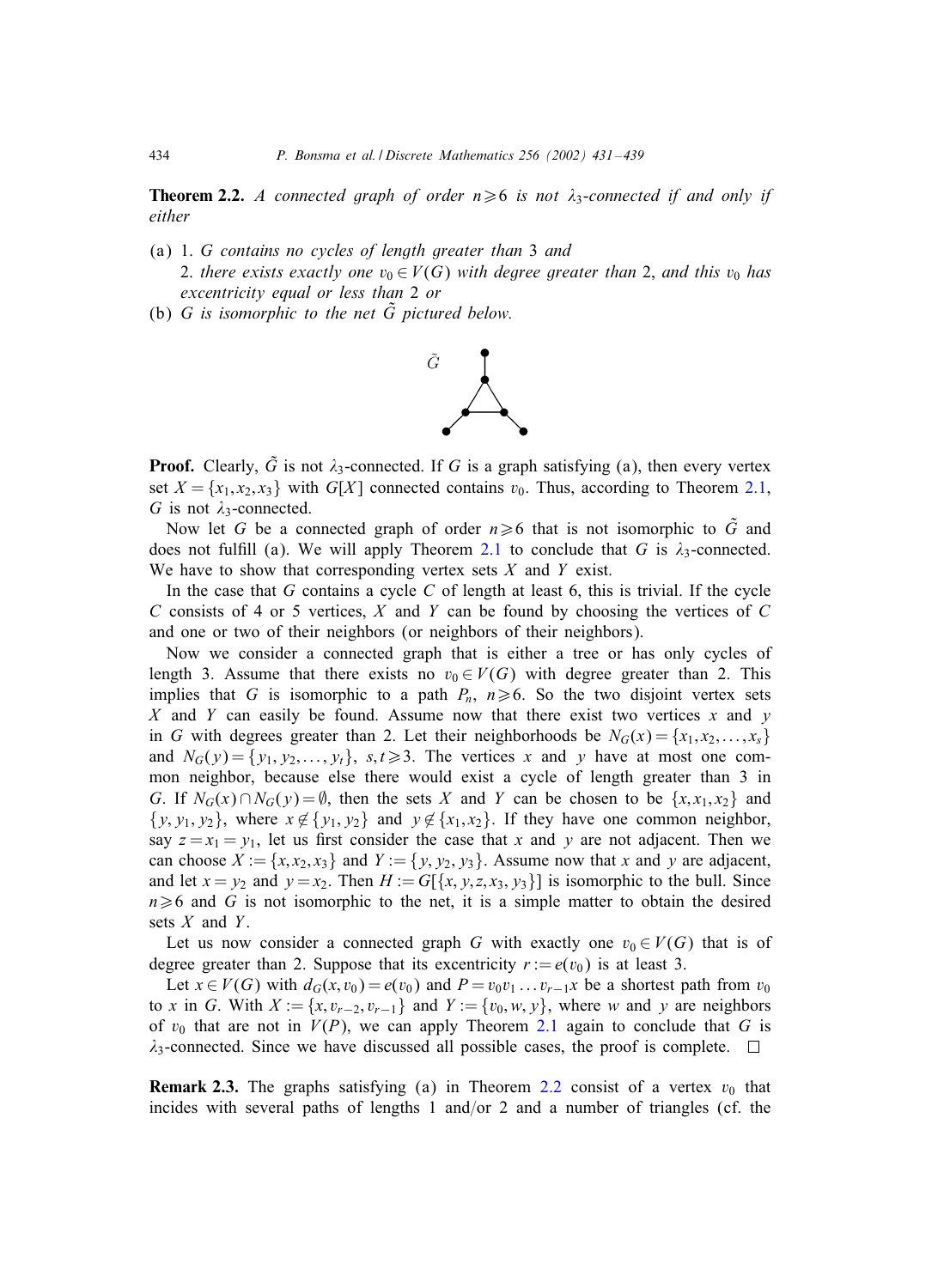<span id="page-4-0"></span>figure below).



## 3. An upper bound for the order-3 edge connectivity

**Theorem 3.1.** *If* G *is*  $\lambda_3$ -connected, then

- *either*  $\lambda_3(G) < \xi_3(G)$ ,
- *or*  $\lambda_3(G) = \xi_3(G)$  *and*  $r_3(G) = 3$ .

**Proof.** Consider a vertex set  $X = \{x, y, z\}$  of G such that  $G[X]$  is connected and  $|(X,\bar{X})| = \xi_3(G).$ 

If  $G[\bar{X}]$  is connected, then  $(X,\bar{X})$  is an order-3 edge cut, and hence  $\lambda_3(G) \leq \xi_3(G)$ . Therefore, we have either  $\lambda_3(G) = \xi_3(G)$  and thus X is a  $\lambda_3$ -atom, which yields  $r_3(G) = 3$ . Or else if  $\lambda_3(G) < \xi_3(G)$ , then there exists a  $\lambda_3$ -atom U with  $|(U, \overline{U})| < |(X, \overline{U})|$  $|\bar{X}|\ = \xi_3(G)$ . This implies  $r_3(G) \ge |U| \ge 4$ .

Now consider the case that  $G[\bar{X}]$  is disconnected. If  $\bar{X}$  contains a component  $C \subset \bar{X}$ with at least 3 vertices, then  $|(C,\bar{C})|<|(X,\bar{X})|=\xi_3(G)$  and  $G[\bar{C}]$  is connected. Thus, we have again  $\lambda_3(G) < \xi_3(G)$  and  $r_3(G) \ge |C| \ge 4$ .

Finally, consider the case that  $\bar{X}$  consists only of  $K_1$ - and  $K_2$ -components. The k components ( $k \ge 2$ ) of  $\bar{X}$  are identified by their vertex sets  $C_1, C_2, \ldots, C_k$ . Let  $(S, \bar{S})$  be a  $\lambda_3$ -cut of G. It is clear that neither  $\{x, y, z\} \nsubseteq S$  nor  $\{x, y, z\} \nsubseteq \overline{S}$ . So assume, without loss of generality, that  $\{x, y\} \subset S$  and  $\{z\} \subset S$ .

Now define for each component  $C_i$  the number of edges this component adds to the cut  $(X,\bar{X})$  by

$$
x(C_i) = |(C_i, X)|.
$$

Note that  $\sum_{i=1}^{k} x(C_i) = |(X, \bar{X})|$ . Define for each component  $C_i$  the number of edges this component adds to the cut  $(S,\bar{S})$ :

$$
s(C_i) = |\{uv \in (S, \bar{S}) : u \in C_i \lor v \in C_i\}|.
$$

Every edge in  $(S, \bar{S})$  is counted exactly once except for the possible edges xz and yz, so  $\sum_{i=1}^{k} s(C_i) + 2 \ge |(S, \bar{S})|$ .

Next we will show that  $x(C_i) \ge s(C_i) + 1$  for every component  $C_i$ . If  $C_i \subset S$ , then

$$
x(C_i) = |(C_i, X)| = |(C_i, \{z\})| + |(C_i, \{x, y\})| = s(C_i) + |(C_i, \{x, y\})|.
$$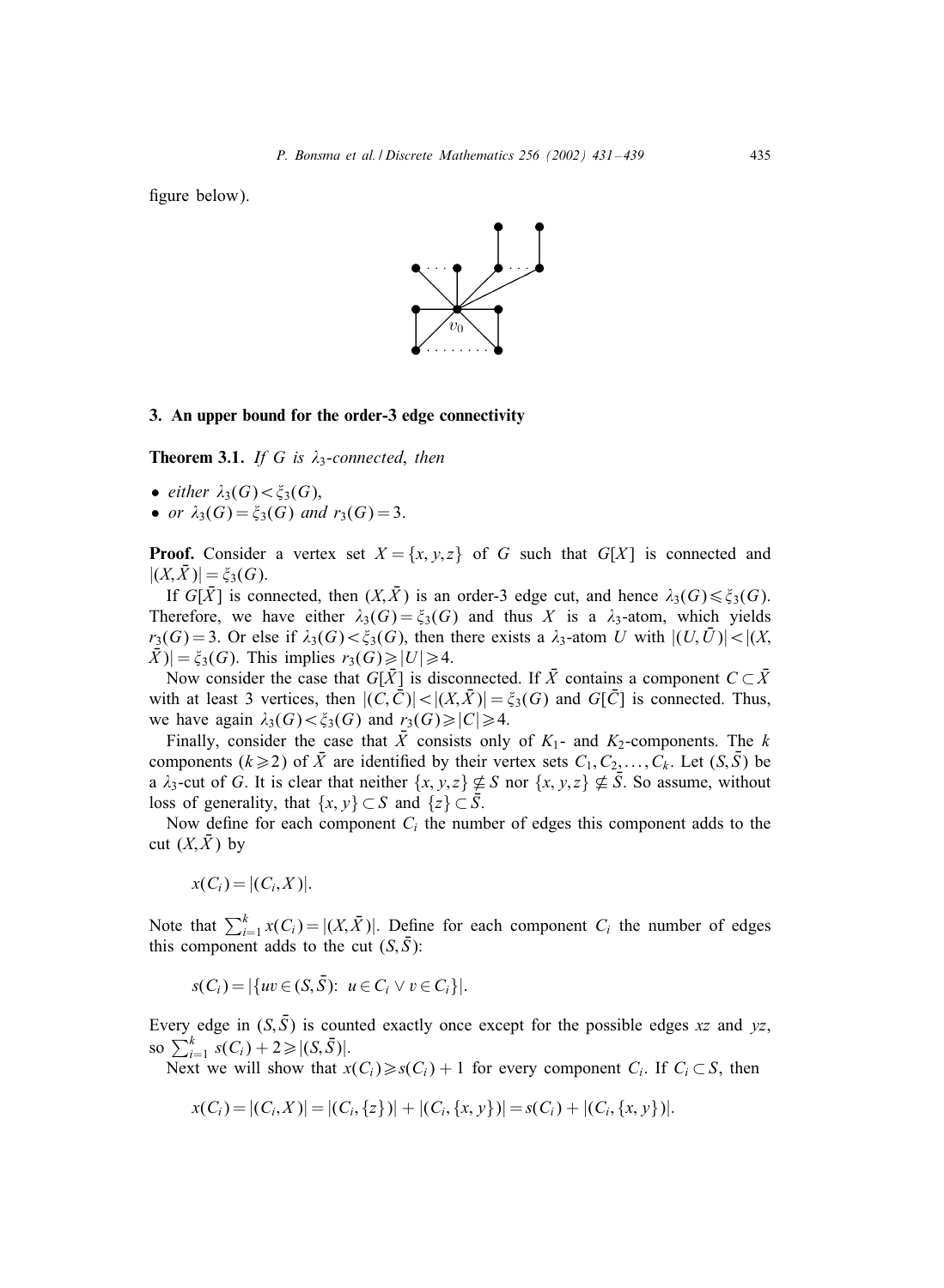<span id="page-5-0"></span>Since S is connected, it follows that  $x(C_i) \ge s(C_i) + 1$ . The case  $C_i \subset \overline{S}$  is similar. It remains the case that  $C_i = \{u, v\}$  with  $u \in S$  and  $v \in \overline{S}$ . Now because of  $s(C_i) =$  $1 + |(\{u\}, \{z\})| + |(\{v\}, \{x, y\})|$ , we conclude that

$$
x(C_i) = |(C_i, X)| = s(C_i) - 1 + |(\{u\}, \{x, y\})| + |(\{v\}, \{z\})|,
$$

and since S and  $\overline{S}$  are connected, we obtain  $x(C_i) \geq s(C_i) - 1 + 2 = s(C_i) + 1$ . Altogether, we have

$$
|(S,\bar{S})| \leq 2 + \sum_{i=1}^{k} s(C_i) \leq 2 + \sum_{i=1}^{k} x(C_i) - k = |(X,\bar{X})| + 2 - k.
$$
 (\*)

If  $k \geq 3$ , then it follows from (\*) that  $|(S,\bar{S})|<|(X,\bar{X})|$  and hence  $\lambda_3(G)<\xi_3(G)$ .

If  $k = 2$ , then  $|V(G)| \le |X| + |C_1| + |C_2| \le 7$ , so  $|S| = 3$  or  $|\overline{S}| = 3$  and  $r_3(G) = 3$ . Furthermore,  $|S| = 3$  or  $|\overline{S}| = 3$  and (\*) yield

$$
\xi_3(G) = |(X,\bar{X})| \le |(S,\bar{S})| = \lambda_3(G) \le |(X,\bar{X})| = \xi_3(G),
$$

and therefore  $\lambda_3(G) = \xi_3(G)$ .  $\Box$ 

Corollary 3.2. *If* G *is a* 3-*connected graph*, *then*

$$
\lambda_3(G) \leq \xi_3(G).
$$

**Remark 3.3.** For  $p \ge 4$ , the inequality  $\lambda_p(G) \le \xi_p(G)$  is no longer true in general. Let G be the disjoint union of a complete graph  $K_p$  and the vertices  $y_1, x_1, x_2, \ldots, x_{p-1}$ together with the edges  $yy_1, xx_1, x_ix_{i+1}, 1 \le i \le p-2$ , where  $x, y \in V(K_p)$  (cf. the figure below).



Then  $\xi_p(G)=(V(K_p), \overline{V(K_p)})_G = 2$  and  $\lambda_p(G) = p - 1 > \xi_p(G)$ .

**Corollary 3.4.** *A*  $\lambda_3$ -connected graph G is  $\lambda_3$ -optimal if and only if  $r_3(G) = 3$ .

**Proof.** Let G be  $\lambda_3$ -optimal. Then, by definition,  $\lambda_3(G) = \xi_3(G)$ . Thus, according to Theorem [3.1,](#page-4-0)  $r_3(G) = 3$ .

Conversely, let G be  $\lambda_3$ -connected such that  $r_3(G) = 3$ . Then there exists a  $\lambda_3$ -atom X of G with  $|X| = r_3(G) = 3$  and  $|(X, \overline{X})| = \lambda_3(G)$ . Since G[X] is connected, Corollary 3.2 implies  $\xi_3(G) \le |(X,\overline{X})| = \lambda_3(G) \le \xi_3(G)$  and thus, G is  $\lambda_3$ -optimal.  $\square$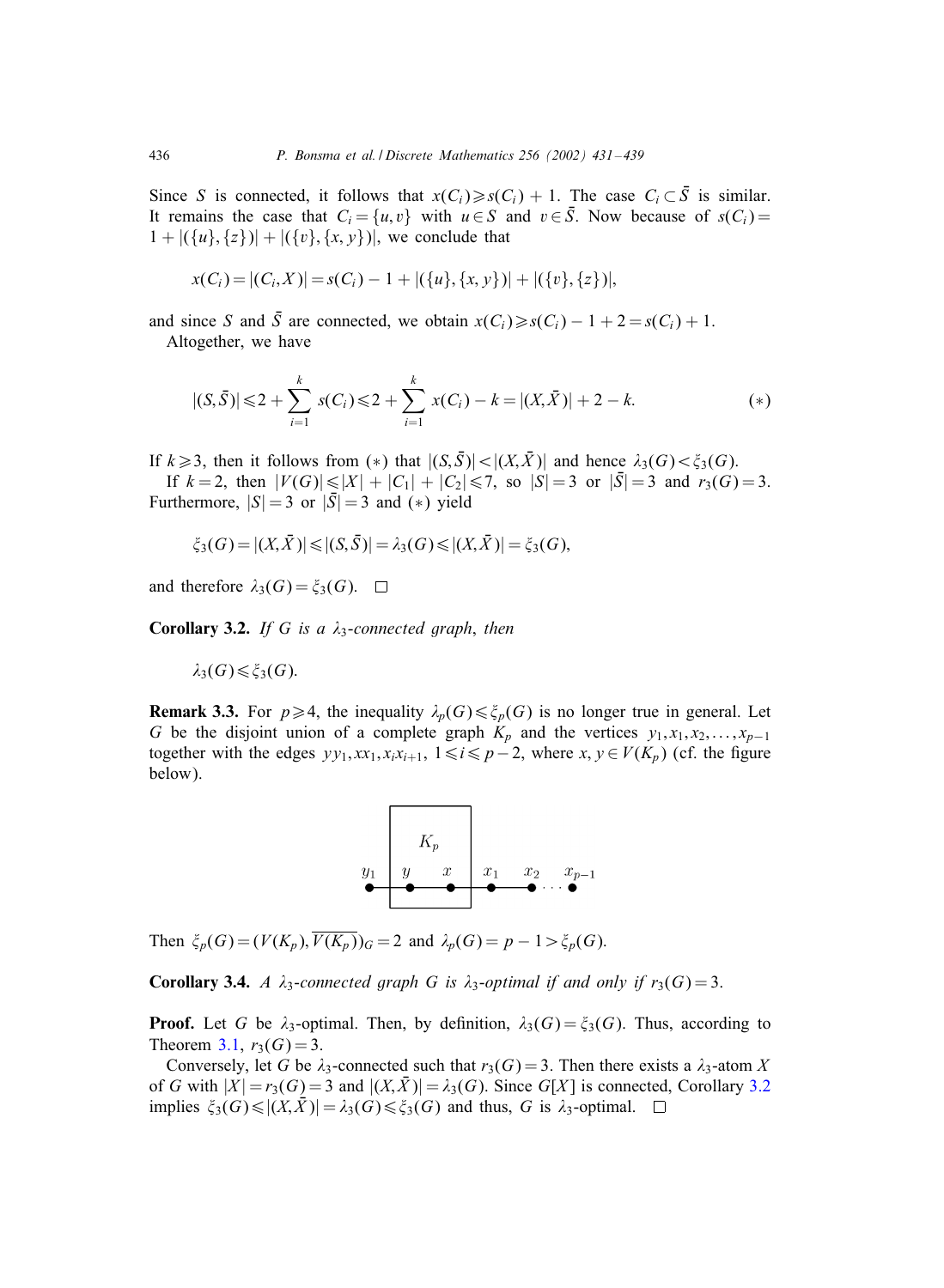## <span id="page-6-0"></span>4. A study of the  $\lambda_3$ -optimality of some graph classes

**Theorem 4.1.** Let G be a  $\lambda_3$ -connected graph. If G is not  $\lambda_3$ -optimal, then

$$
r_3(G) \geqslant \max\{4, \delta(G) - 1\}.
$$

**Proof.** Let X be a  $\lambda_3$ -atom of G. In view of the hypothesis that G is not  $\lambda_3$ -optimal, it follows from Corollary [3.4,](#page-5-0) that  $r_3 = r_3(G) = |X| \ge 4$ . Therefore, it remains to show that  $r_3 \geq \delta(G) - 1$ .

Let  $u \in X$  such that  $s = d_G(u) = \min_{x \in X} d_G(x)$ . Clearly,  $G[X]$  is connected, and hence there exist two vertices  $v, w \in X$  such that  $H := G[\{u, v, w\}]$  is connected. Because of

$$
d_G(v) + d_G(w) \ge \xi_3(G) - s + \begin{cases} 4 & \text{if } H \cong P_3 \\ 6 & \text{if } H \cong C_3 \end{cases}
$$

and since G is not  $\lambda_3$ -optimal, we obtain

$$
\xi_3(G) > \lambda_3(G) = |(X, \bar{X})| \ge \sum_{x \in X} d_G(x) - r_3(r_3 - 1) + \begin{cases} 2 & \text{if } H \cong P_3 \\ 0 & \text{if } H \cong C_3 \end{cases}
$$
\n
$$
\ge d_G(v) + d_G(w) + (r_3 - 2)d_G(u) - r_3(r_3 - 1) + \begin{cases} 2 & \text{if } H \cong P_3 \\ 0 & \text{if } H \cong C_3 \end{cases}
$$
\n
$$
\ge \xi_3(G) - s + 6 + (r_3 - 2)s - r_3(r_3 - 1).
$$

This inequality implies

$$
(r_3 - (s-2))(r_3 - 3) > 0
$$

and consequently, because of  $r_3 > 3$ , we deduce that  $r_3 \geq s - 1 = d_G(u) - 1 \geq$  $\delta(G) - 1$ .  $\Box$ 

**Example 4.2.** Let  $n \geq 4$  be an integer and let  $K_n^i$  be a complete graph with vertex set  $V_i = \{v_1^i, v_2^i, \dots, v_n^i\}$  for  $i = 1, 2, 3$ . Define G as the disjoint union of  $K_n^1$ ,  $K_n^2$  and  $K_n^3$ together with the edges  $v_k^i v_k^j$  for  $k = 1, 2, ..., n$  and  $1 \le i < j \le 3$ . Then  $\xi_3(G) = 3n - 3$ ,  $\lambda_3(G) = 2n$ ,  $\delta(G) = n + 1$ , and  $r_3(G) = n = \delta(G) - 1$ . Therefore, G is not  $\lambda_3$ -optimal. This example shows that Theorem 4.1 is best possible.

Using Turán's [\[5\]](#page-8-0) bound  $|E(G)| \leq \frac{1}{4}|V(G)|^2$  for triangle-free graphs G, one can prove similarly the next result.

**Theorem 4.3.** Let G be a  $\lambda_3$ -connected and triangle-free graph. If G is not  $\lambda_3$ -optimal, *then*

$$
r_3(G) \geqslant \max\{4, 2\delta(G) - 2\}.
$$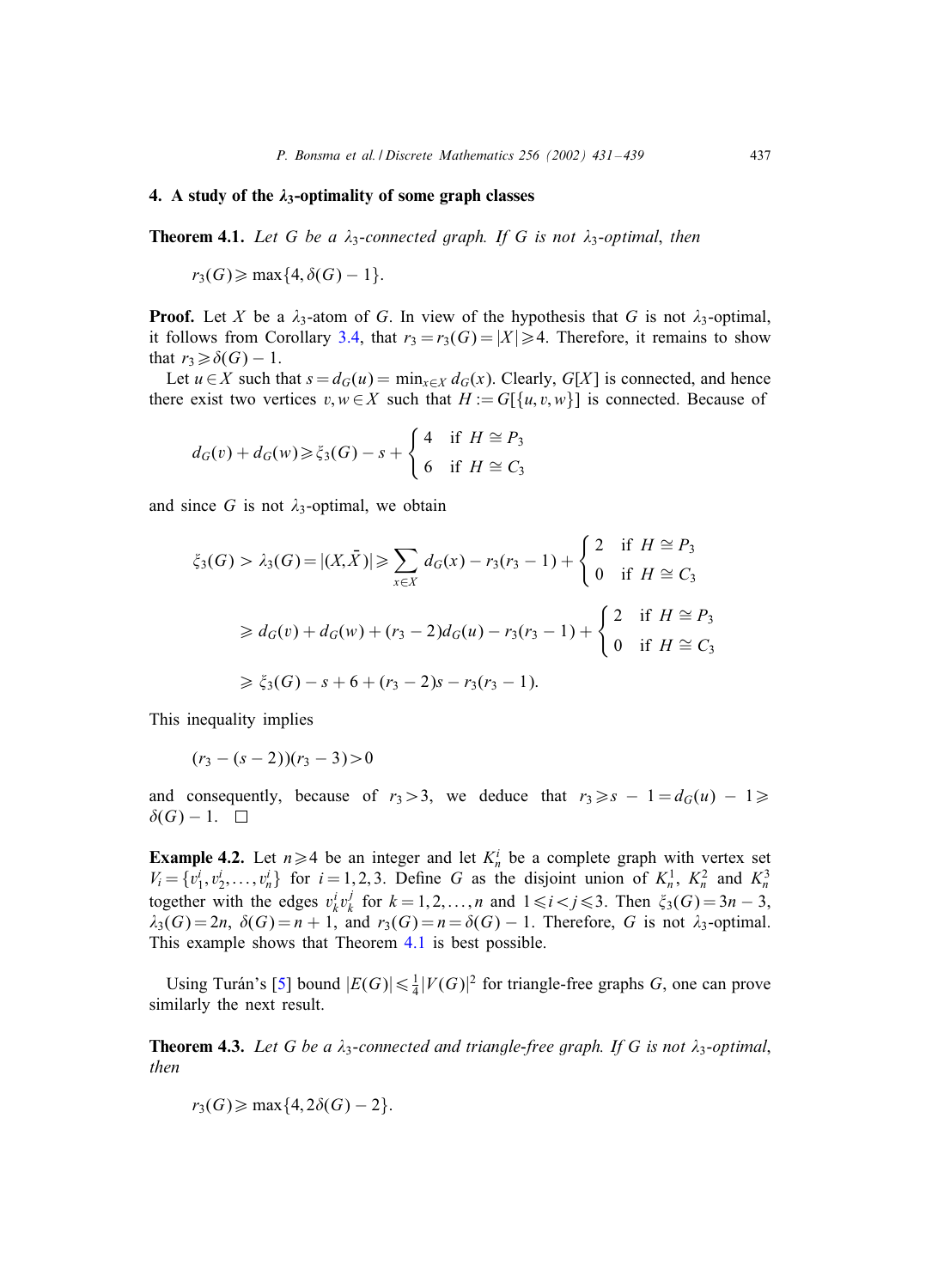**Example 4.4.** Let  $n \ge 3$  be an integer and let  $K_{n,n}^i$  be a complete bipartite graph with vertex set  $V_i = \{v_1^i, v_2^i, \dots, v_{2n}^i\}$  for  $i = 1, 2$ . Define G as the disjoint union of  $K_{n,n}^1$  and  $K_{n,n}^2$  together with the edges  $v_j^1 v_j^2$  for  $j = 1, 2, ..., 2n$ . Then  $\xi_3(G) = 3n - 1$ ,  $\delta(G) =$  $n+1$ ,  $\lambda_3(G) = r_3(G) = 2n$ . Therefore, G is not  $\lambda_3$ -optimal and  $r_3(G) = 2\delta(G) - 2$ . This example shows that Theorem [4.3](#page-6-0) is best possible.

**Remark 4.5.** In [\[8\]](#page-8-0), Xu and Xu proved that the  $\lambda_2$ -atoms of a non- $\lambda_2$ -optimal graph are pairwise disjoint. This is no longer true for non- $\lambda_3$ -optimal graphs, as the following examples show.

Consider a non- $\lambda_3$ -optimal graph G with  $\lambda_3(G) = \xi_3(G) - 1$ . Let there exist two vertex sets  $X, X' \subset V(G)$  of cardinality 3 with  $X \cap X' = \{x_1\}$  and  $\xi_3(G) = |(X, \overline{X})| = |(X', \overline{X'})|$ . If  $x_1$  has a neighbor  $x_0$  of degree 1 in G, then  $X \cup \{x_0\}$  and  $X' \cup \{x_0\}$  are two  $\lambda_3$ -atoms of G which are not disjoint.

In the next figure we represent a special case of these examples.



For this graph, we have  $\lambda_3(G)=3<4 = \xi_3(G)$ . The vertex sets  $\{a, b, c, d\}$  and  $\{c, d, e, f\}$  are  $\lambda_3$ -atoms of G that are not pairwise disjoint.

**Theorem 4.6.** If  $K_{r,s}$  is a complete bipartite graph with  $r, s \geq 2$  and  $r + s \geq 6$ , then it *is*  $\lambda_3$ -*optimal.* 

**Proof.** Let  $A = \{x_1, \ldots, x_r\}$  and  $B = \{y_1, \ldots, y_s\}$  be the partitions of  $V(K_{r,s})$  with  $r \le s$ . Then we have  $\xi_3(K_{r,s}) = s + 2r - 4$ . Assume that  $K_{r,s}$  is not  $\lambda_3$ -optimal. Let, without loss of generality,  $X = \{x_1, x_2, \ldots, x_k, y_1, y_2 \ldots, y_l\}$  be a  $\lambda_3$ -atom of  $K_{r,s}$ . Then  $\lambda_3(K_{r,s}) =$  $ks + lr - 2kl$  with  $1 \le k \le r - 1$ ,  $1 \le l \le s - 1$  and  $4 \le k + l \le \frac{r+s}{2}$ . Furthermore,  $l \le \frac{s}{2}$ , because else we can construct a  $\lambda_3$ -atom X' with  $|X'| = |X|$  and  $|(X', \overline{X}')| < |(X, \overline{X})|$ by removing one vertex from  $X \cap B$  and adding one from  $A \setminus X$ . We will show by induction that  $ks+l-2kl\geq s+2r-4$  for all k and l chosen as above. For  $k=1, l$  is at least 3, and thus

$$
ks + lr - 2kl = s + lr - 2l > s + 2(r - 2).
$$

If  $k \leq r - 2$  fulfills the inequality, we obtain for  $k + 1$ 

$$
(k+1)s + lr - 2(k+1)l \geq s + 2r - 4 + s - 2l \geq s + 2r - 4.
$$

From this contradiction we conclude that  $K_{r,s}$  is  $\lambda_3$ -optimal.  $\Box$